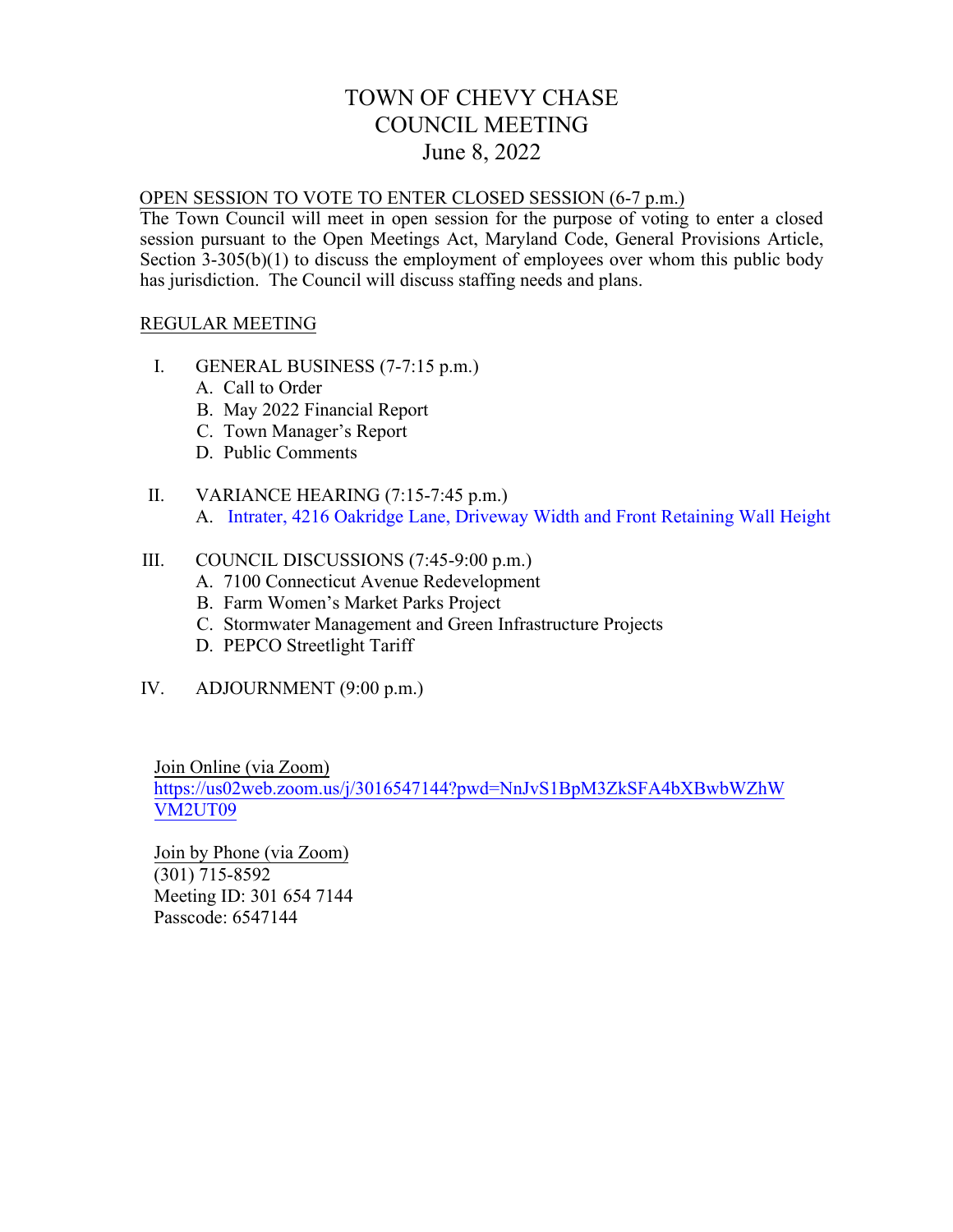# <span id="page-1-0"></span>STAFF REPORT II-A

TO: Town Council FR: Todd Hoffman, Town Manager RE: Intrater, 4216 Oakridge Lane, Driveway Width and Front Retaining Wall Height DATE: June 8, 2022

John and Emily Intrater, 4216 Oakridge Lane, propose to expand the driveway in their front yard and in the public right-of-way and install a new retaining wall in the front yard. The project requires the following variances:

- The driveway in the front yard and in the public right-of-way is proposed to have a maximum width of twelve feet. Town building regulations restrict the width of a driveway in the front yard and in the public right-of-way to not more than ten feet; therefore, a variance is required.
- The proposed retaining wall along the west side of the driveway has a maximum height of 67 inches. Town building regulations limit the height of a retaining wall in a front yard to not more than 30 inches; therefore, a variance is required.

*Staff Note: In addition to the driveway expansion, the project involves replacing two retaining walls in the front yard. The retaining wall on the east side of the driveway is being replaced in the same location and at the same height. This is allowed under the Town's building regulations. The retaining wall on the west side of the driveway is being replaced by a wall that is in a different location, although the maximum height of the proposed wall is the same as the existing wall. Because the location is being changed, the Town considers it to be a new wall that is subject to the maximum height regulations.* 

## **Background:**

A similar variance was requested by the applicants in May 2022 through the Town's administrative variance process. The Town received correspondence (attached) from three residents of the Town objecting to the approval of the administrative variance. As of June 3, 2022, the Town has not received any additional correspondence regarding the request.

The objections to the administrative approval generally focus on the proximity of the proposed improvements to trees located on the adjacent property (4218 Oakridge Lane) and in the public right-of-way. The Town arborist has reviewed the proposed construction work, including the necessary excavation to install the footer to support the proposed wall. A report and proposed tree protection plan is attached for the Council's review.

*Staff note: The following assertions summarize materials provided by the applicant in support of the variance requests. Their inclusion in the Staff Report does not intend to convey staff support for the approval or denial of the variance requests. The applicant should indicate to the Council if any arguments have been misrepresented. The Council should consider the entire record in considering the variance request.*